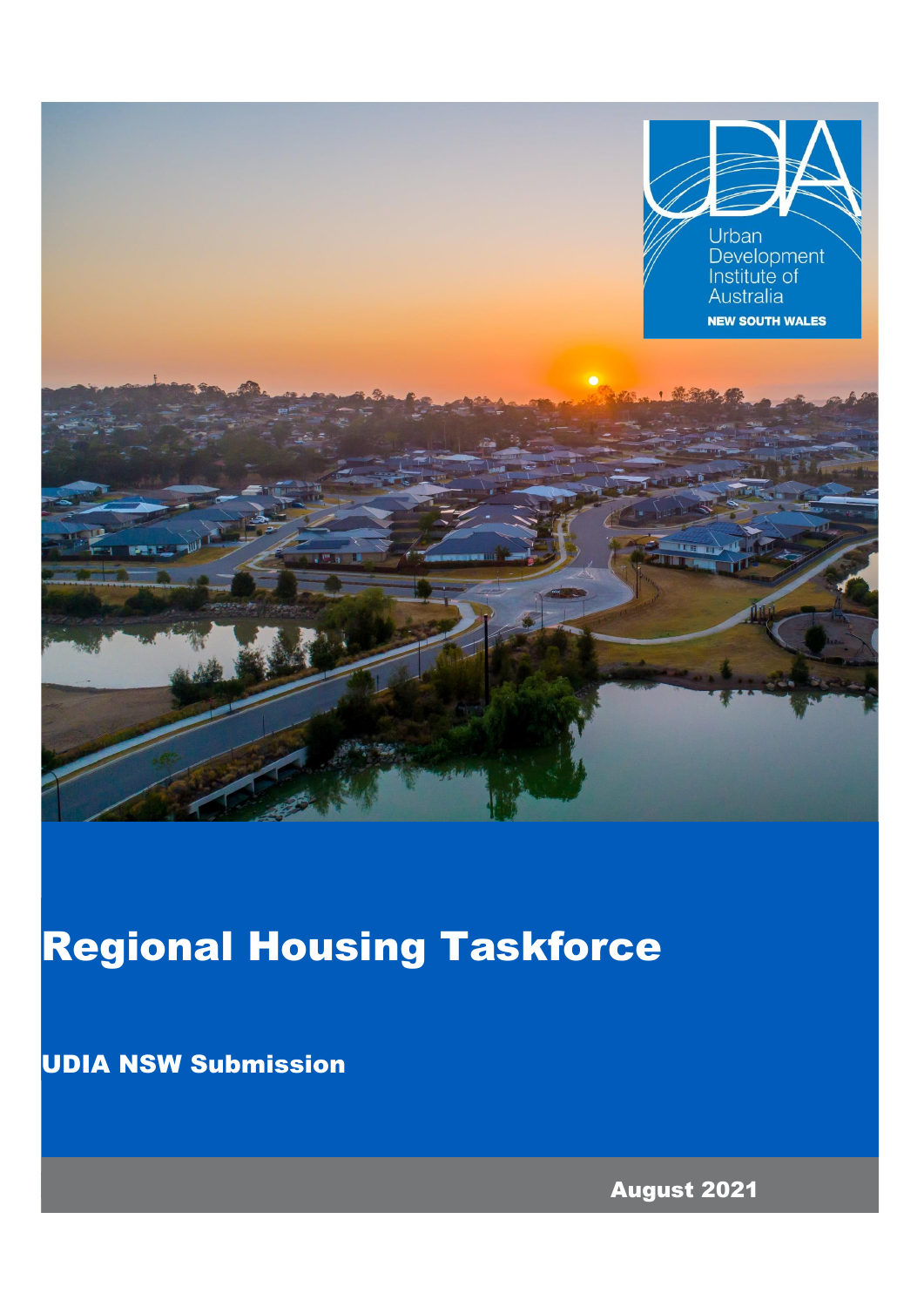## **CONTENTS**

| Focus #1: ESTABLISH CROSS-GOVERNMENT COORDINATION TO DELIVER MORE HOUSING SUPPLY7 |  |
|-----------------------------------------------------------------------------------|--|
|                                                                                   |  |
|                                                                                   |  |
|                                                                                   |  |

## CONTACT

For further information about any matter raised in the submission please contact:

**Elizabeth York** Regional Manager 0434 914 901 [eyork@udiansw.com.au](mailto:eyork@udiansw.com.au)

## ABOUT THE UDIA

Established in 1963, the Urban Development Institute of Australia NSW (UDIA) is the peak industry body representing the leading participants in urban development in NSW. Our more than 500 member companies span all facets of the industry including developers, consultants, local government and state agencies. We have a strong commitment to good growth in the regions. A quarter of our members are based in regional NSW, and we have active Chapters in the Hunter, Central Coast, and Illawarra Shoalhaven. Our advocacy is based on creating liveable, affordable and connected smart cities.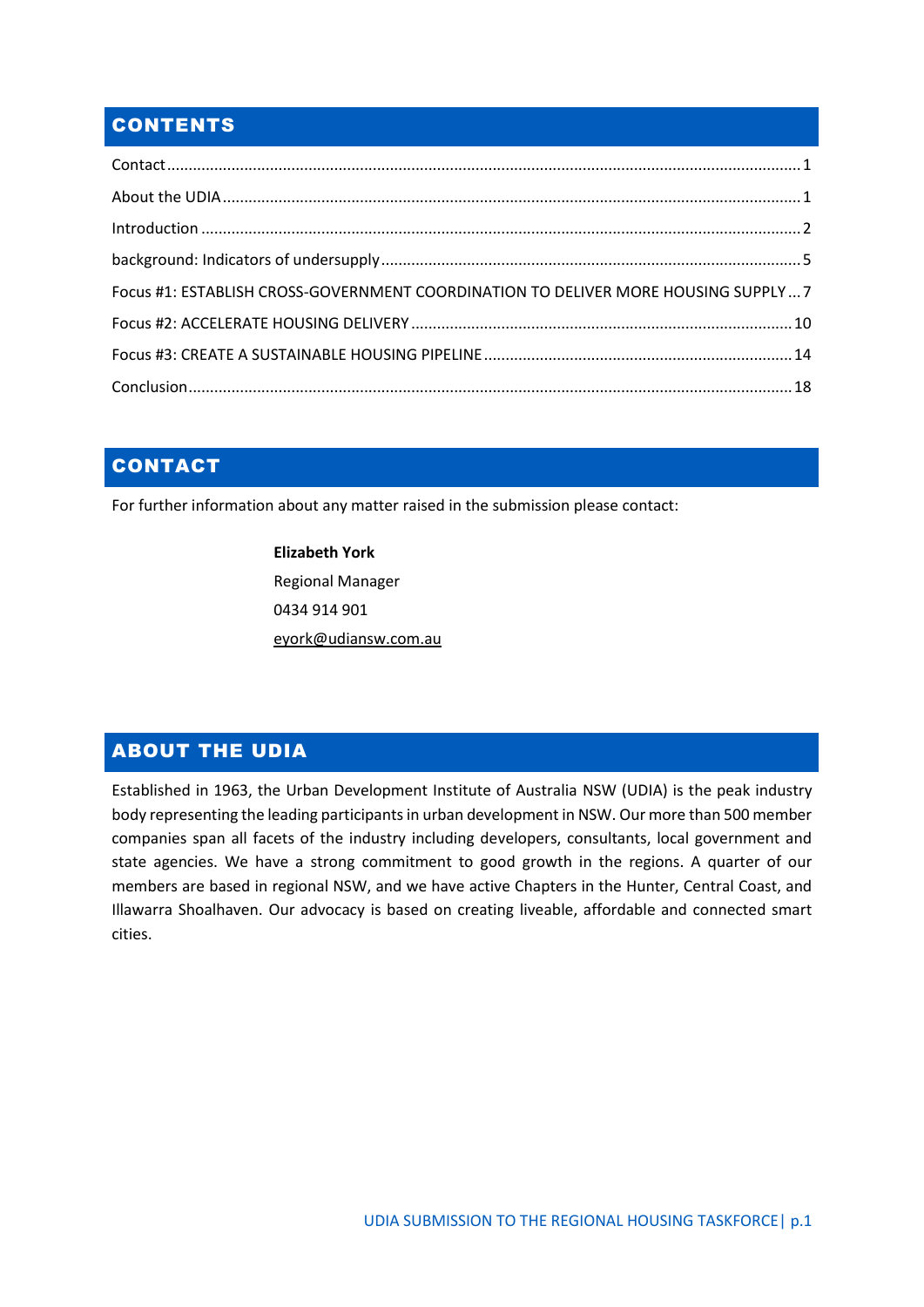## INTRODUCTION

We welcome the creation of the NSW Regional Housing Taskforce (Taskforce). UDIA strongly believes that addressing housing concerns and enabling sustainable growth requires close collaboration between government and the development sector and accordingly, there is a clear facilitation role which UDIA actively provides.

The regions have different challenges compared to Greater Sydney, and every region has its own unique needs and pressures. UDIA has extensive experience in the Hunter, Central Coast, Illawarra and Shoalhaven regions where we have active Chapters. These regions make up what has been referred to as the Sydney Megaregion, being those high-growth regions within a two-hour radius of Greater Sydney. These areas share opportunities and challenges that are different from other regions that are more distant from Sydney. Our submission focuses mainly on the Hunter, Central Coast, Illawarra and Shoalhaven, although our recommendations would likely benefit all regions.

Our research and experience on the ground, both give credence to the existence of housing stress in these regions, where demand is outstripping supply. Unfortunately, the situation is on track to worsen without intervention and thus the Taskforce's work is timely and necessary.

UDIA's submission details our recommendations which are summarised below under three focus areas:

- Establish cross-government coordination to deliver more housing supply
- Accelerate housing delivery
- Create a sustainable housing pipeline

We arrived at these recommendations through workshops with our members and more formal research. Many of our suggestions have been included in other submissions, e.g., to the [Illawarra](https://63lh534dvlp1yhlsm1o3ds2k-wpengine.netdna-ssl.com/wp-content/uploads/171220-UDIA-NSW-Submission-Draft-Illawarra-Shoalhaven-Regional-Plan-2041-and-Draft-SIC.pdf)  [Shoalhaven Regional Plan](https://63lh534dvlp1yhlsm1o3ds2k-wpengine.netdna-ssl.com/wp-content/uploads/171220-UDIA-NSW-Submission-Draft-Illawarra-Shoalhaven-Regional-Plan-2041-and-Draft-SIC.pdf) 2041, and ou[r NSW 2021 Pre-Budget submission.](https://63lh534dvlp1yhlsm1o3ds2k-wpengine.netdna-ssl.com/wp-content/uploads/UDIA-NSW-Pre-Budget-Submission.pdf)

We have provided links to several detailed reports that outline specific infrastructure items and planning proposals, whose delivery could be accelerated to increase housing supply in the specific regions, and a seniors housing solution.

In addition, we will supplement this submission shortly with further papers that are currently being developed on the topics of biodiversity, the draft Housing SEPP and rezoning reform.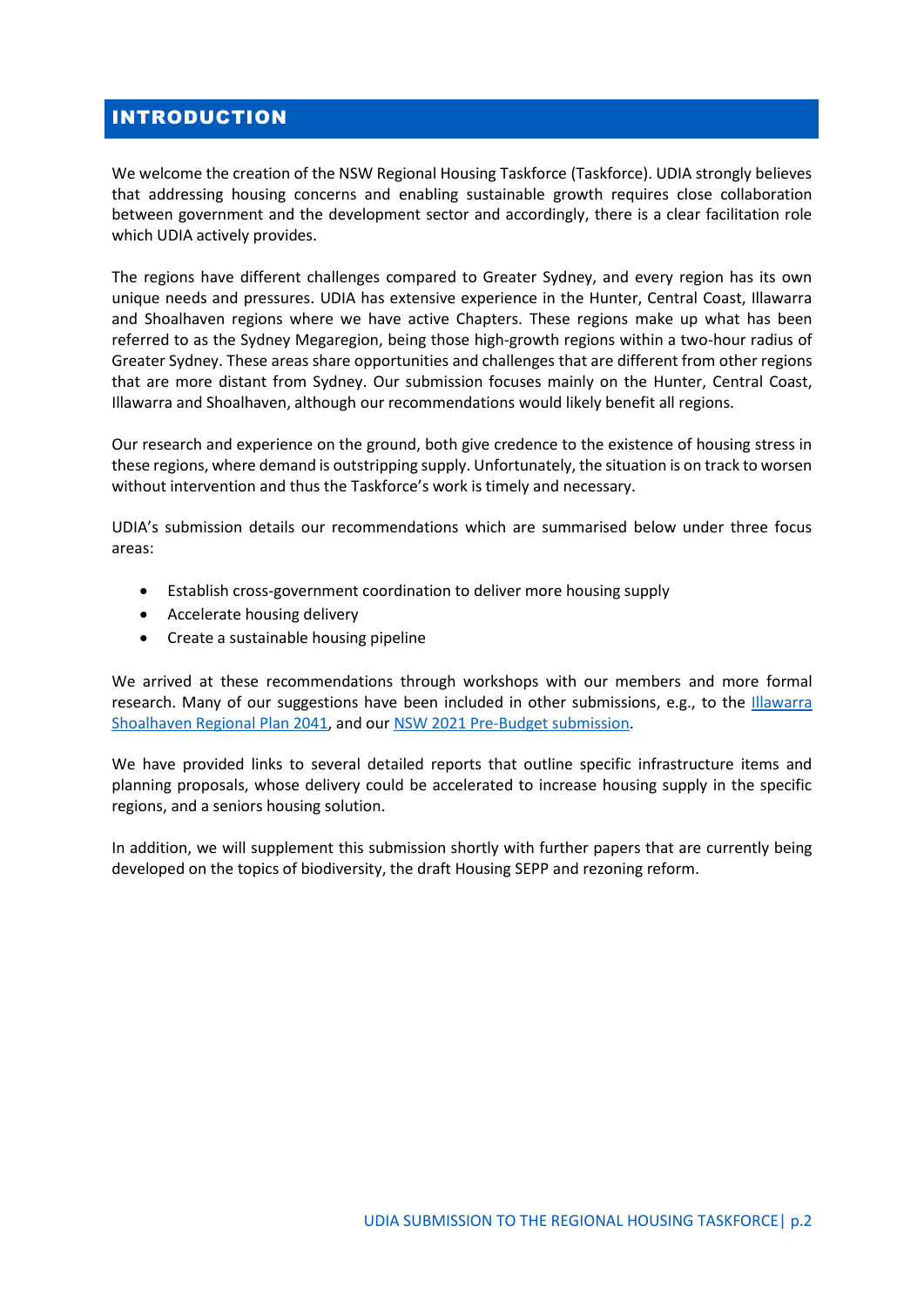#### **Recommendations:**

#### **Focus Area #1: ESTABLISH CROSS-GOVERNMENT COORDINATION**

- **1. "Housing supply" should be measured in terms of the number of dwellings available to be brought to market now, i.e. Developable Supply - land or units that are DAapproved, with biodiversity arrangements in place and fully serviced.**
- **2. To keep prices affordable, a region must coordinate planning to deliver a minimum of twice the supply relative to forecast annual demand.**
- **3. Establish a robust, digitally enabled Urban Development Program Committee (UDP) with government and industry stakeholdersin each region that influences planning and funding decisions by the NSW Government Cabinet to better coordinate infrastructure and the delivery of housing.**
- **4. Provide confidence to invest in NSW (including in the regions) by delaying Government Planning Reforms which are in-consultation and will adversely impact on development feasibility and housing supply as industry looks to recover from COVID shutdowns. Policies include:**
	- **The Design and Place SEPP EIE, and**
	- **The Housing SEPP**

#### **Focus Area #2: ACCELERATE HOUSING DELIVERY**

- **5. Invest in enabling infrastructure now: Create a \$1bn fund, similar to the Housing Acceleration Fund (HAF), to build the infrastructure outlined in the UDIA** *Building Blocks* **reports (attached).**
- **6. Provide incentives for councils to forward fund their enabling infrastructure by borrowing via TCorp and unlock Development Contributions held by councils. A grant fund up to the value of \$100m would help deliver councils' existing enabling infrastructure projects, catalysing the spending of \$1bn of infrastructure funding.**
- **7. Utilise a site's full yield potential as allowed under its zoning by limiting the avoidminimise test to the rezoning stage. For zoned development sites, biodiversity impacts that are not serious and irreversible impacts (SAII) should be mitigated only through the offset mechanism. For sites seeking rezoning, approval processes should allow for decisions to be given early on SAII entities to provide clarity for all parties.**
- **8. Expand council reporting to include additional development categories.**
- **9. Utilise a project's detailed study throughout the planning process, rather than requiring "repeat assessments" of the same issue at planning proposal, Development Application and Construction Certificate stages. Where additional detail is required, allow existing work to be built upon instead of duplicated.**
- **10. Use contractors to supplement council resourcing to help address the "backlog" of DAs presently in the system.**
- **11. Extend the First Home Buyer grants and assistance scheme for apartments purchased off the plan.**
- **12. Remove/reduce foreign investor surcharges on new build apartments.**
- **13. Provide loan guarantees in exchange for lower project pre-sales thresholds to get apartment construction moving.**
- **14. Run a positive campaign to restore confidence in the quality of construction for off the plan apartments and the good work the NSW Building Commissioner has done to tackle this issue.**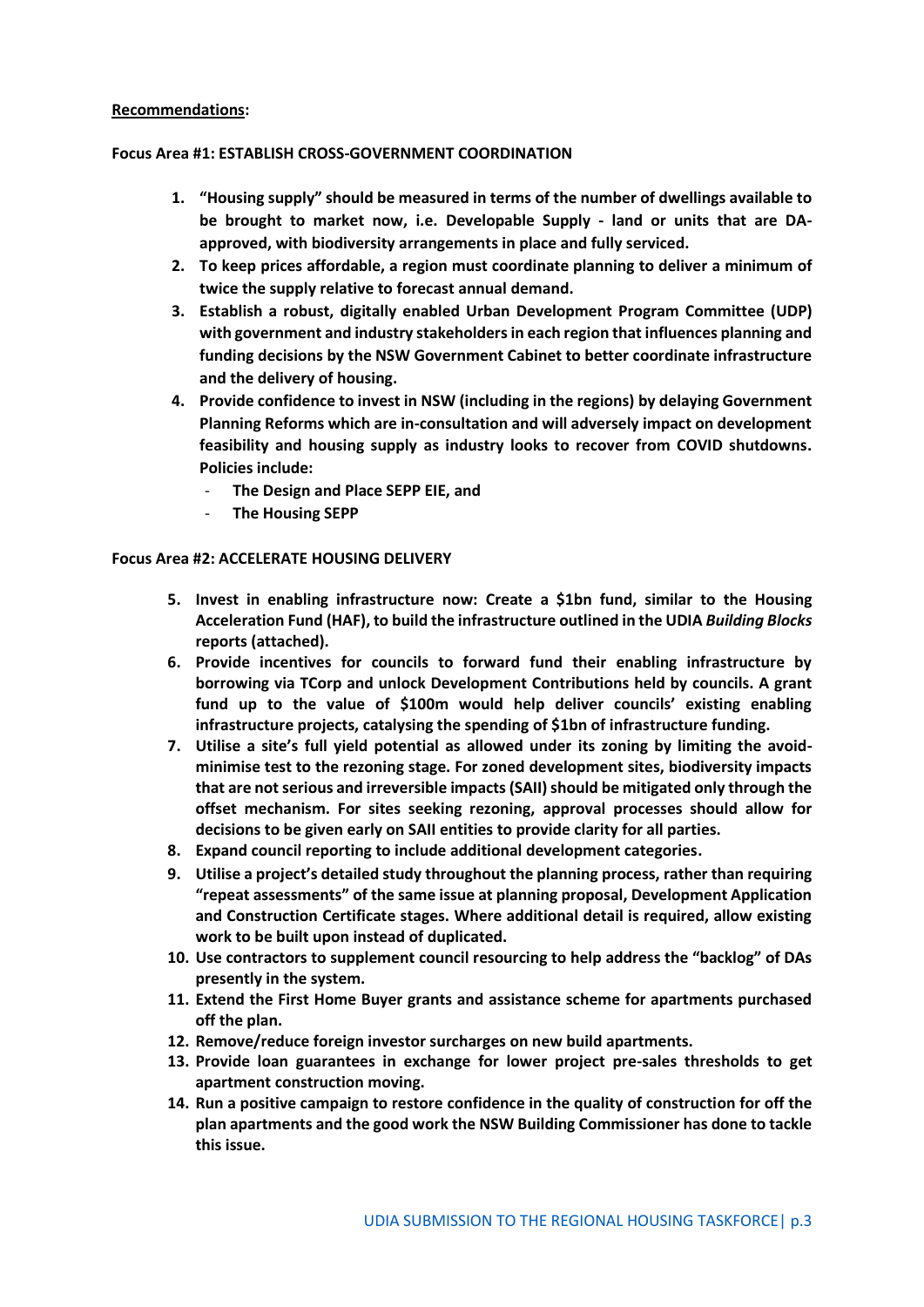#### **Focus Area #3: CREATE A SUSTAINABLE HOUSING PIPELINE**

- **15. Bring forward the assessment of the planning proposals in UDIA's Greenfield Land Supply Pipeline report (attached). DPIE should lead the process if necessary.**
- **16. Publish deadlines for rezoning decisions and precinct approvals, creating transparency and accountability to enable investment confidence.**
- **17. Review the maximum height controls in Medium Density Residential zones to ensure they enable feasible development.**
- **18. Review the use of SP1 and SP2 special uses zones to ensure they remain fit for purpose, with a view to allowing some existing sites to provide affordable regional housing.**
- **19. Commission a study to explore the viability of expanding the Mines Grouting Fund to cover all areas in NSW that are subject to mine subsidence.**
- **20. Consider the UDIA recommended LEP clause for the Central Coast and other regions where seniors housing is inadvertently constrained by environmental zones.**
- **21. Avoid imposing affordable housing levies on development which will overall reduce housing supply and result in increased prices.**
- **22. Encourage partnerships between local councils and community housing providers to own and manage a dedicated affordable housing dwelling once it has been dedicated to a council.**
- **23. Avoid the provisions of the proposed Housing SEPP that would impede supply of diverse, affordable and seniors housing (see upcoming separate submission).**
- **24. To successfully create lasting change in the regional housing supply pipeline, Government needs to identify how the Taskforce recommendations will be delivered and by whom, with funding and an implementation program including frequent reporting requirements.**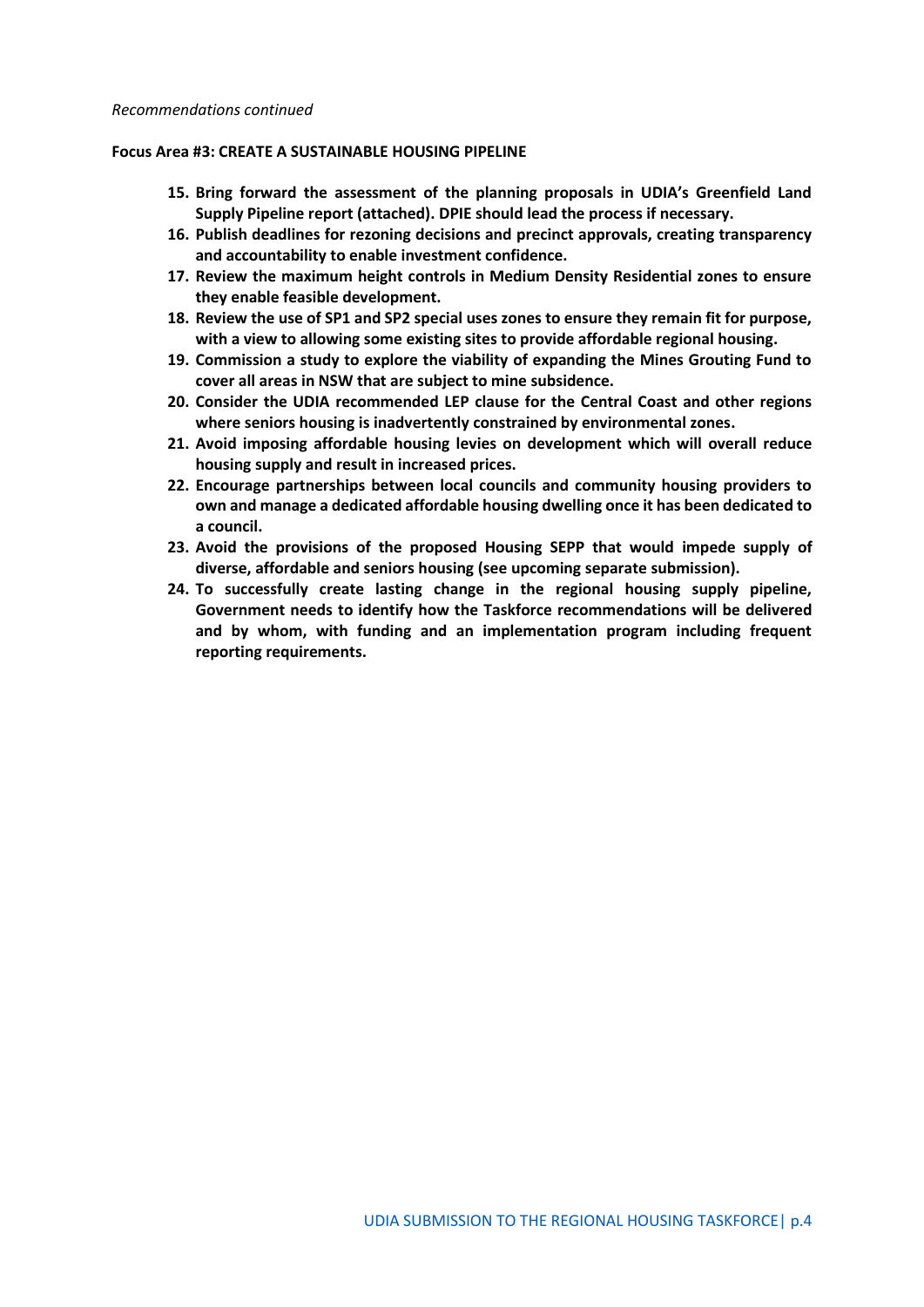## BACKGROUND: INDICATORS OF UNDERSUPPLY

The Taskforce understands that the population of the regions is growing and that the undersupply of housing is leading to rapidly rising prices and rents.

Australian Bureau of Statistics (ABS) data<sup>1</sup> backs up the Taskforce's suppositions, showing that in the 12 months to March 2021, there was a rise in the number of people arriving in the NSW regions and a decline in the number of people leaving the regions. Housing supply is struggling to accommodate demand, particularly in the high-growth outer-Sydney regions of the Hunter, Central Coast and Illawarra Shoalhaven, where we see record low rental vacancy rates, indicating high housing stress and significant undersupply. The Reserve Bank Australia (RBA) has identified<sup>2</sup> that a 'very low' vacancy rate is indicative of high rental demand, and that a relationship exists between vacancies and dwelling completions. The RBA finds that real rent growth is observed when vacancy rates drop below 3%.

In the case of the Hunter, Central Coast and Illawarra regions, the rental vacancy rates:

• Have been below 3% since 2017 (when the current Regional Plans were implemented)



 $\bullet$  Have been below 1% since mid-2020<sup>3</sup>, indicating a significant undersupply of new dwelling stock.

Source: SQM Research (to June 2021)

 $1$  ABS Regional internal migration estimates, provisional, March 2021

<sup>2</sup> Saunders, D. and Tulip, P. (2019). *A Model of the Australian Housing Market,* Reserve Bank of Australia

<sup>&</sup>lt;sup>3</sup> SQM Research (to June 2021)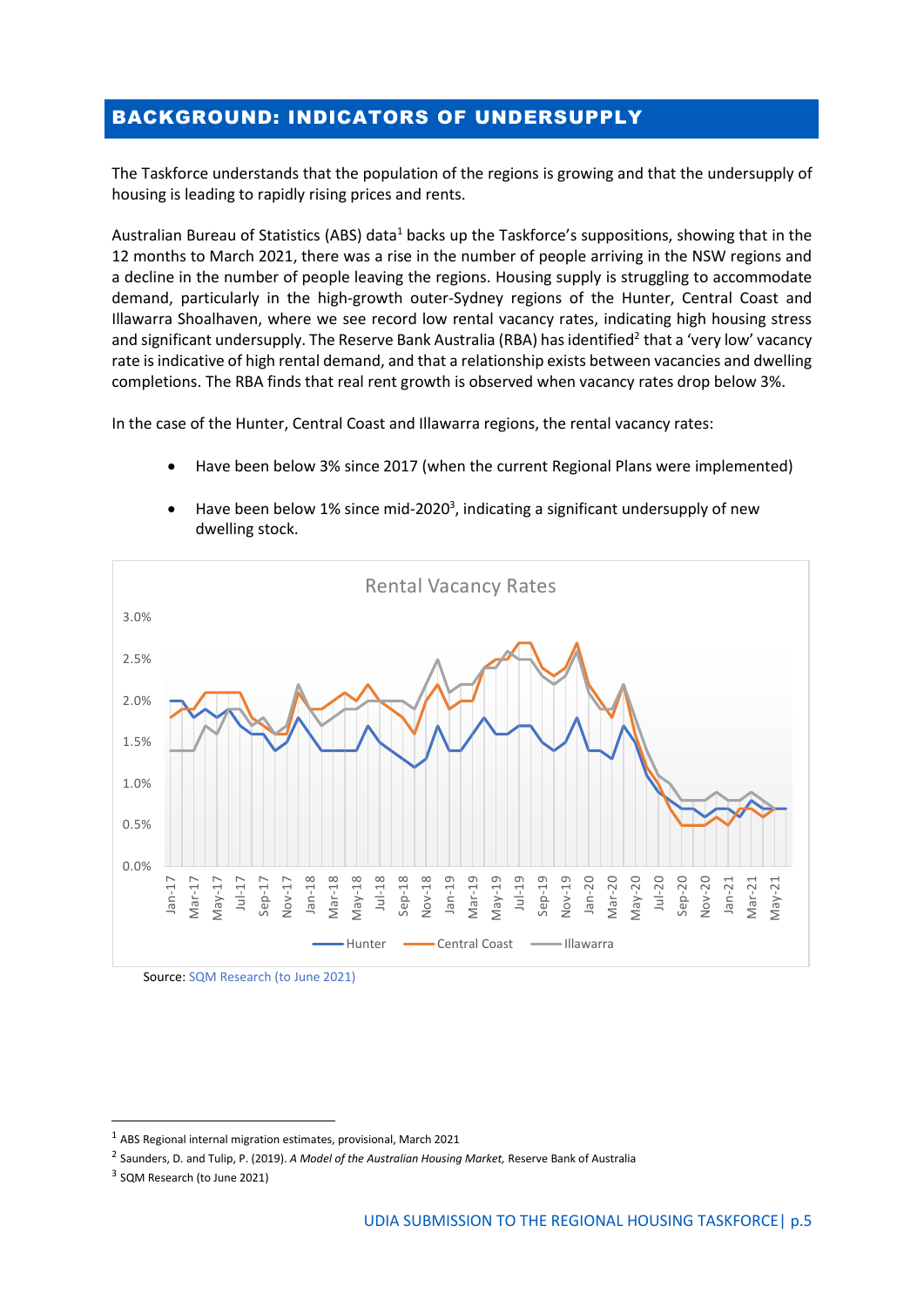

The lower rental vacancy rates correspond to reductions in the number of house and unit rental listings in the Hunter, Central Coast and Illawarra, and recent increases in asking rental prices.



Source: CoreLogic, Median asking rents + Rental listings (data to June 2021)

*Falling rental listings, rising rents and record low vacancy rates indicate significant undersupply of housing. Supply should be increased by providing more certainty and coordination in the planning system; accelerating delivery of the existing pipeline; and refilling the pipeline with diverse and affordable stock.*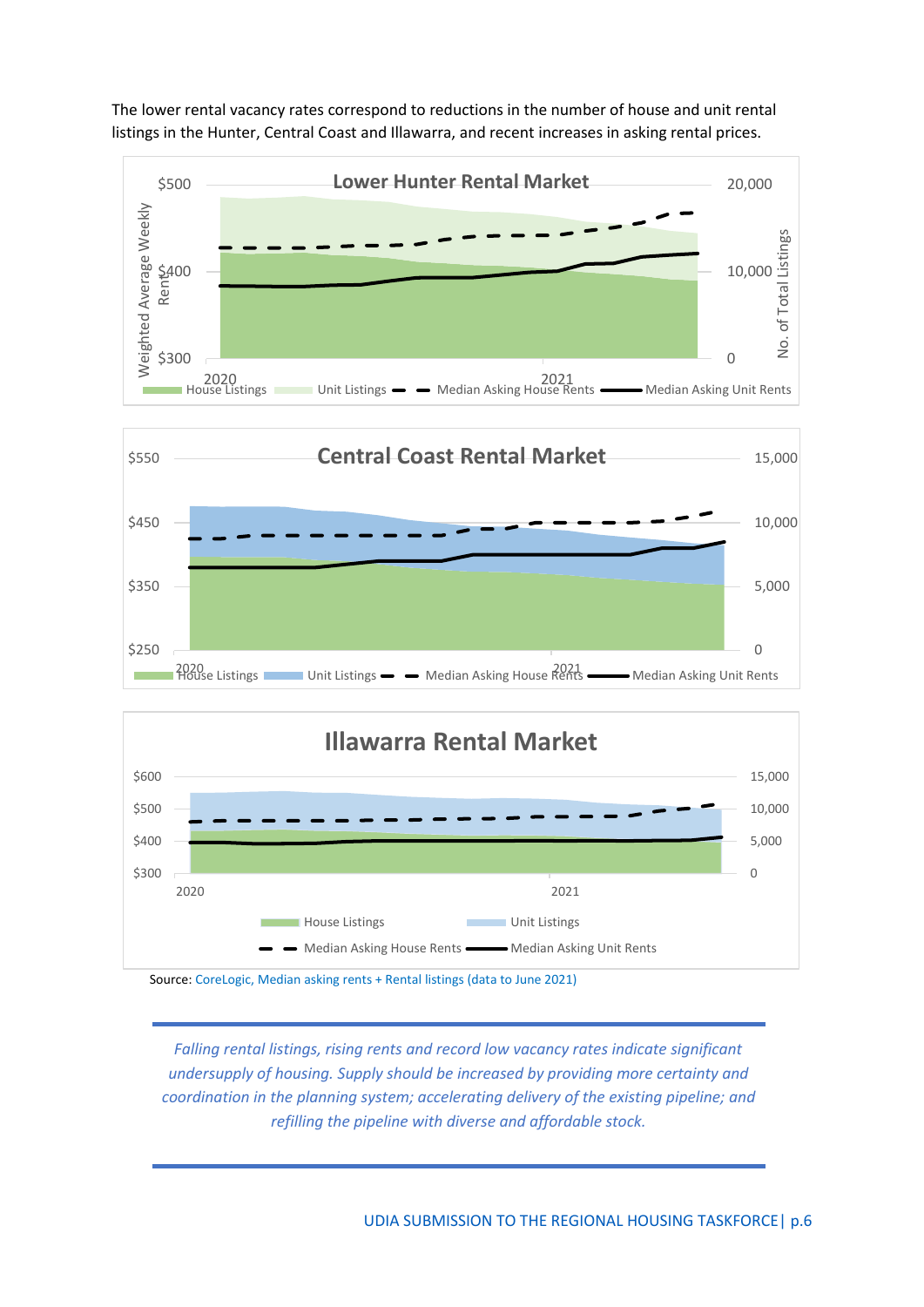# FOCUS #1: ESTABLISH CROSS-GOVERNMENT COORDINATION TO DELIVER MORE HOUSING SUPPLY

UDIA's research partner Research4 has explained the relationship between housing supply and affordability: to keep prices affordable, it is necessary to have a minimum of twice the number of dwellings approved and serviced as the market demands. When a market falls below this 2:1 metric, prices rise into unaffordable territory. The 2:1 factor allows developers to quickly respond to demand pressure and release more lots to market, stabilising prices.

The sales and rental data outlined in the section above supports this hypothesis. We have seen this work in practice in the Maitland greenfield housing market over recent years, where abundant stock keeps prices lower relative to under-supplied LGAs like Lake Macquarie, Central Coast or Wollongong.

Unfortunately, the planning system tends to measure housing "supply" in terms of zoned land. Zoned land does not always convert to developable supply, and when it does, the process is slow. Indeed, it typically takes years to deliver zoned land to market, during which time housing prices and housing stress will rise.

UDIA recommends:

- **1. The NSW Department of Planning, Industry and Environment (DPIE) should track the number of dwellings available to be brought to market quickly, i.e., Developable Supply land or units that are DA-approved, with biodiversity arrangements in place and fully serviced, and government should use the data to make decisions that enable the maintenance of a healthy housing supply pipeline.**
- **2. When measuring greenfield supply, DPIE should set a target of delivering a minimum of twice the number of developable dwellings compared to forecast demand - the number of dwellings required to meet expected population growth in a region and keep prices affordable.**

The planning system is not fit for purpose to achieve this goal of 2:1 – developable supply to demand. UDIA believes unequivocally that the primary challenge to delivering housing supply in the regions and indeed throughout all of NSW, is the uncertainty and complexity of the NSW planning system and the lack of integrated delivery of enabling infrastructure that results in unnecessary delays and costs.

The planning system touches all parts of the NSW Government, not just the Planning and Assessment functions under the NSW Department of Planning, Industry and Environment (DPIE). In recognition of this reality, our submission adopts a broad definition of "the planning system" and our recommendations sometimes necessarily touch on actions outside of the realm of planning and public spaces. UDIA has endeavoured to prepare this submission to focus specifically on improvements for the benefit of the regions, as per the Taskforce Terms of Reference, although most of our recommendations would benefit the whole of NSW.

So, what is different in the regions?

• Traditionally, planning system challenges are often exacerbated by lower returns on investment due to lower sales prices and slower sales rates. This has changed somewhat over the past year, but it is unclear whether higher prices and turnover in the regions will be maintained.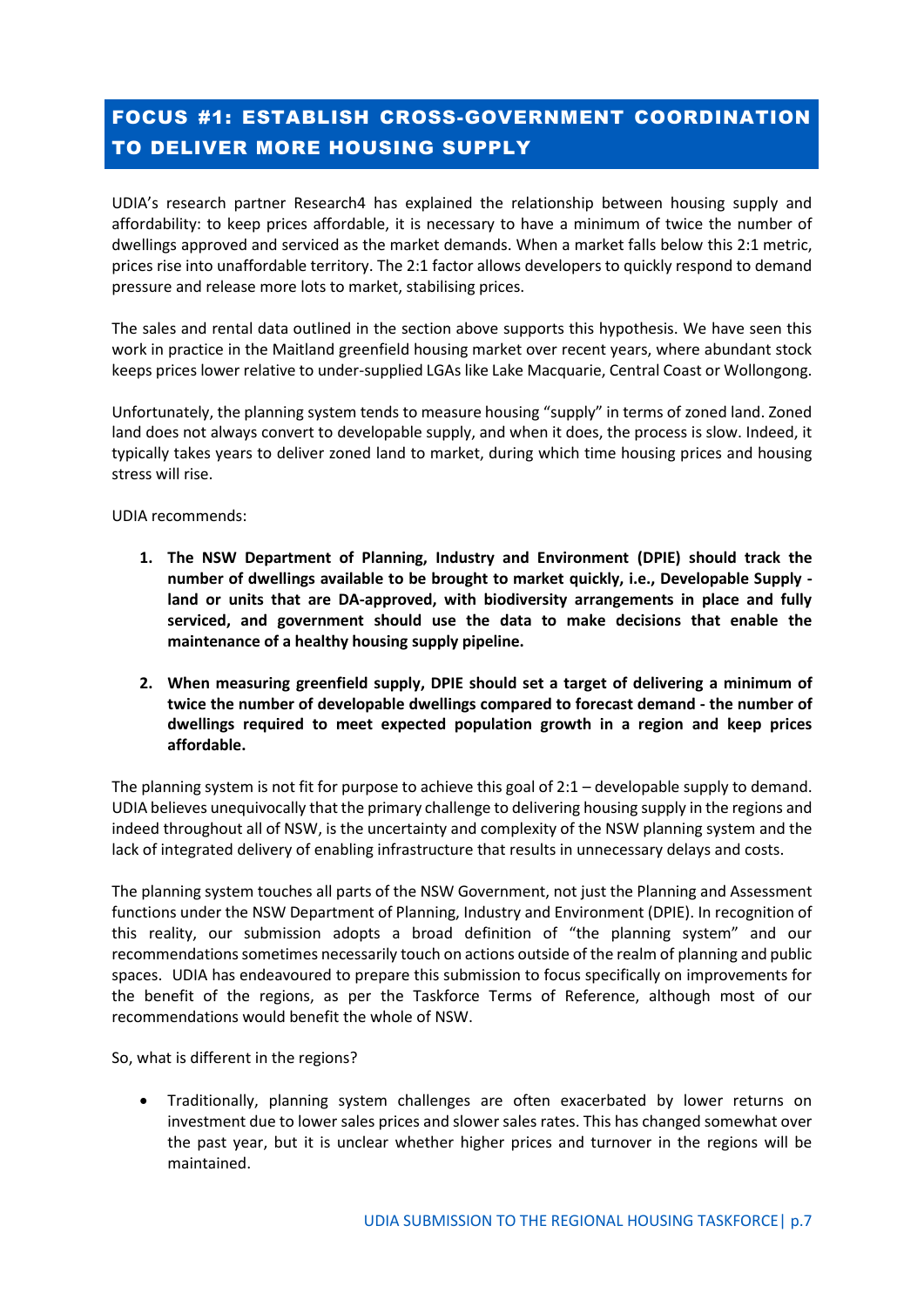- New land considered for development faces higher biodiversity challenges. This has become an acute problem since the implementation of the Biodiversity Conservation Act 2016 (BC Act).
- Some planning policies developed in Sydney are one-size-fits-all that are inappropriate in a regional context. For example, affordable housing development standards that require sites to be within a certain distance of a business centre or public transport, may not match a regional town's configuration.
- On the other hand, some innovative planning approaches utilised in Sydney are not applied for the benefit of the regions. For example, tools like Place Infrastructure Compacts and Land Use and Infrastructure Implementation Plans, designed to achieve early agreement across agencies on infrastructure needs for future development, have not been implemented in the regions.
- High-growth regions closest to Sydney have had lower investment in enabling infrastructure. The Illawarra Shoalhaven and Central Coast are facing long delays for critical water and sewer projects. The Hunter, which accounts for 8% of the State's population, has only received 1% of the Transport for NSW (TfNSW) capital works budget over the past 5 years, resulting in 18,000 residential lots constrained by an under provision of regional road infrastructure.

These shortcomings should be addressed through a greater focus on providing more certainty and coordination within each region. Such reforms are essential to meet the critical needs of the highgrowth regions in the Sydney Megaregion, i.e., Hunter, Central Coast and Illawarra Shoalhaven, and their implementation across the state will benefit all regions.

#### Implement an Urban Development Program Committee in Each Region

Both the Illawarra and Hunter regions have their own Urban Development Program (UDP) Committee, which is attended by State and local government officers, members of the development industry and utility providers, who meet quarterly to discuss regional planning and coordination issues.

UDIA firmly believes the UDP Committee's function should be strengthened within the planning and funding governance framework, to directly inform decisions by the NSW Government Cabinet to fund infrastructure that supports housing delivery. We believe that each growth region should have a dedicated UDP Committee consisting of representatives from DPIE, Regional NSW, councils, water authority, TfNSW, electricity distributor and industry.

Each UDP Committee should:

- monitor the delivery of housing and track progress against NSW strategic plans (e.g., Regional Plan);
- agree on and document the enabling infrastructure and other needs of each place and their status in overcoming hurdles;
- prioritise the sequencing of places; and
- recommend infrastructure funding priorities to support the delivery of places.

As a coordinating body, the UDP Committee's recommendations should influence planning and funding decisions by the NSW Government Cabinet, including its agency capital program priorities and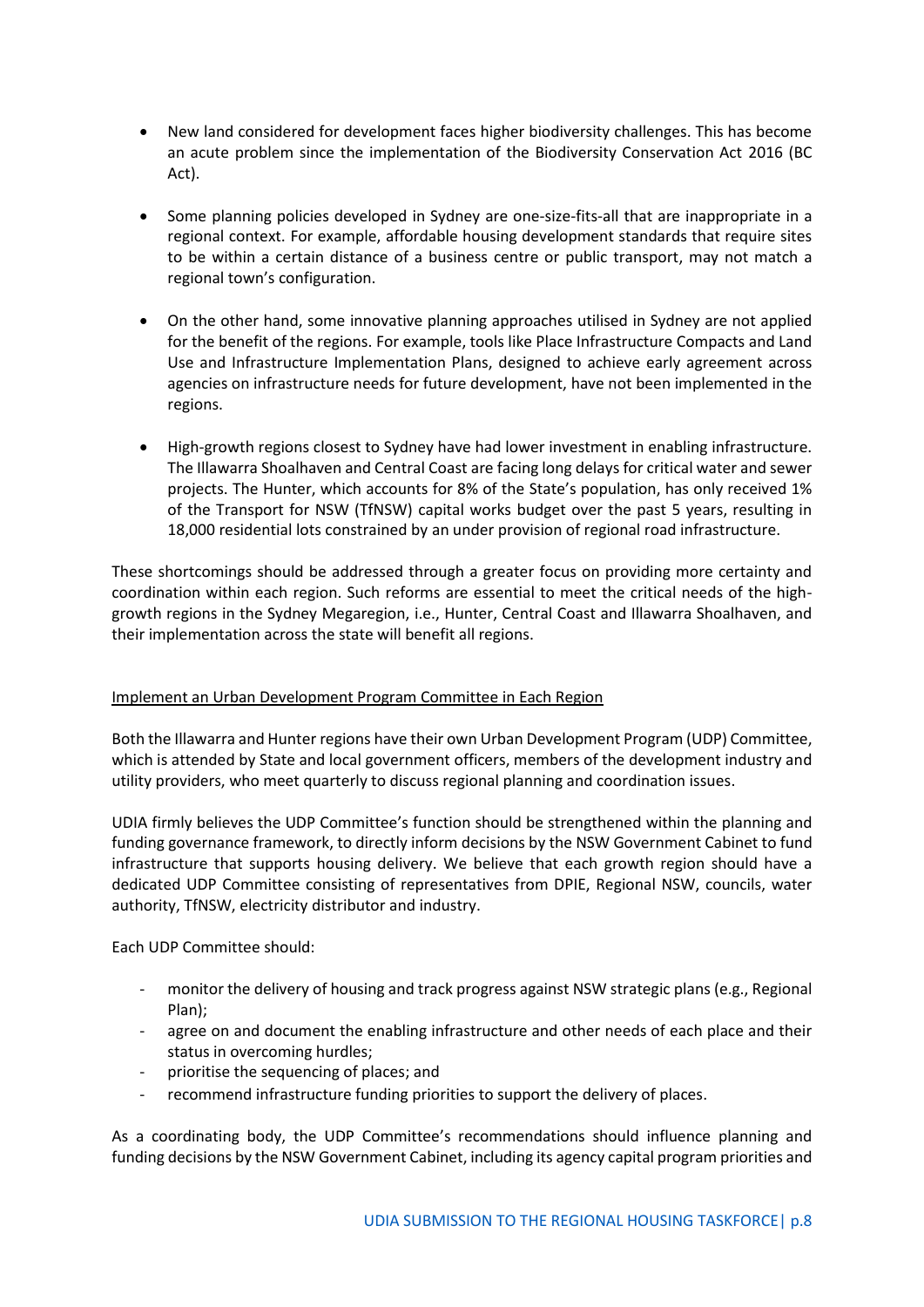investment of any State developer contributions collected. This could be assisted by the adoption of a digitally enabled UDP tool that can be used to undertake modelling for rapid preparation of infrastructure business cases, so that relatively low-risk investment decisions can be made quickly, supporting housing supply with the ultimate goal of managing affordability outcomes.

UDIA has developed a next generation UDP technology tool in the Southwest Sydney Stage 2 Pilot undertaken in 2020, with the collaboration of DPIE, the NSW Digital Twin, four local councils, utilities providers and developers. The vision is to develop a 'one-source-of truth' of forward residential and supply locations, yields and timings with requisite enabling infrastructure to better inform growth planning and growth servicing. We would be pleased to demonstrate the Urban Pinboard UDP with our technology partner Giraffe Technologies, which visualizes the outputs in a 3D digital twin of the existing city that enables planners to see the necessary infrastructure and decision making required to plan the future city and analyse the best return on investment for enabling infrastructure.

This digital tool delivers better places by providing:

- 1. An accessible and interactive map of future infrastructure delivery and planned development facilitating better co-ordination, reduced delivery times and lower costs;
- 2. Planning tools that allow for rapid simulation of different outcomes based on user-defined constraints, enabling a quick exploration of options and timely communication with the community; and
- 3. Embedding a new collaborative methodology between government agencies, LGAs and industry to coordinate and monitor housing supply and targets in urban renewal areas, infill and new communities in land release areas.

UDIA recommends:

**3. Establish a robust, digitally enabled Urban Development Program Committee in each region that influences planning and funding decisions by the NSW Government Cabinet to better coordinate infrastructure and the delivery of housing.**

#### Improve the biodiversity system

Biodiversity represents the greatest uncertainty for a land development site.

When a developer analyses the feasibility of a site, a known risk margin can be applied to most lineitem cost assumptions, but not for biodiversity. In trying to understand the cost impacts of biodiversity under the Biodiversity Conservation Act there is no certainty or safety margin that can be justified, nor any way of forecasting the price change. The developer can only guess. Will their yield be reduced by a council's interpretation of the avoid-minimise test? Will the price of their offset obligation stay affordable? The BC Act system is full of surprises, with the only certainty that the cost of offsetting is likely to change, sometimes by 100% or millions of dollars.

The design of the BC Act encourages site-by-site offsetting that produces unlinked pockets of conservation land. A more coordinated approach can be achieved via strategic conservation planning, i.e., bio-certification. DPIE has led broadscale strategic conservation planning in Western Sydney and is currently undertaking the process for many of the zoned sites across the Central Coast, which UDIA supports. While we acknowledge the complexity involved in the project, we are disappointed in the timeframes involved. We encourage the NSW Government to devote more resources to deliver the Central Coast plan sooner, which will provide more confidence to invest and increase housing supply.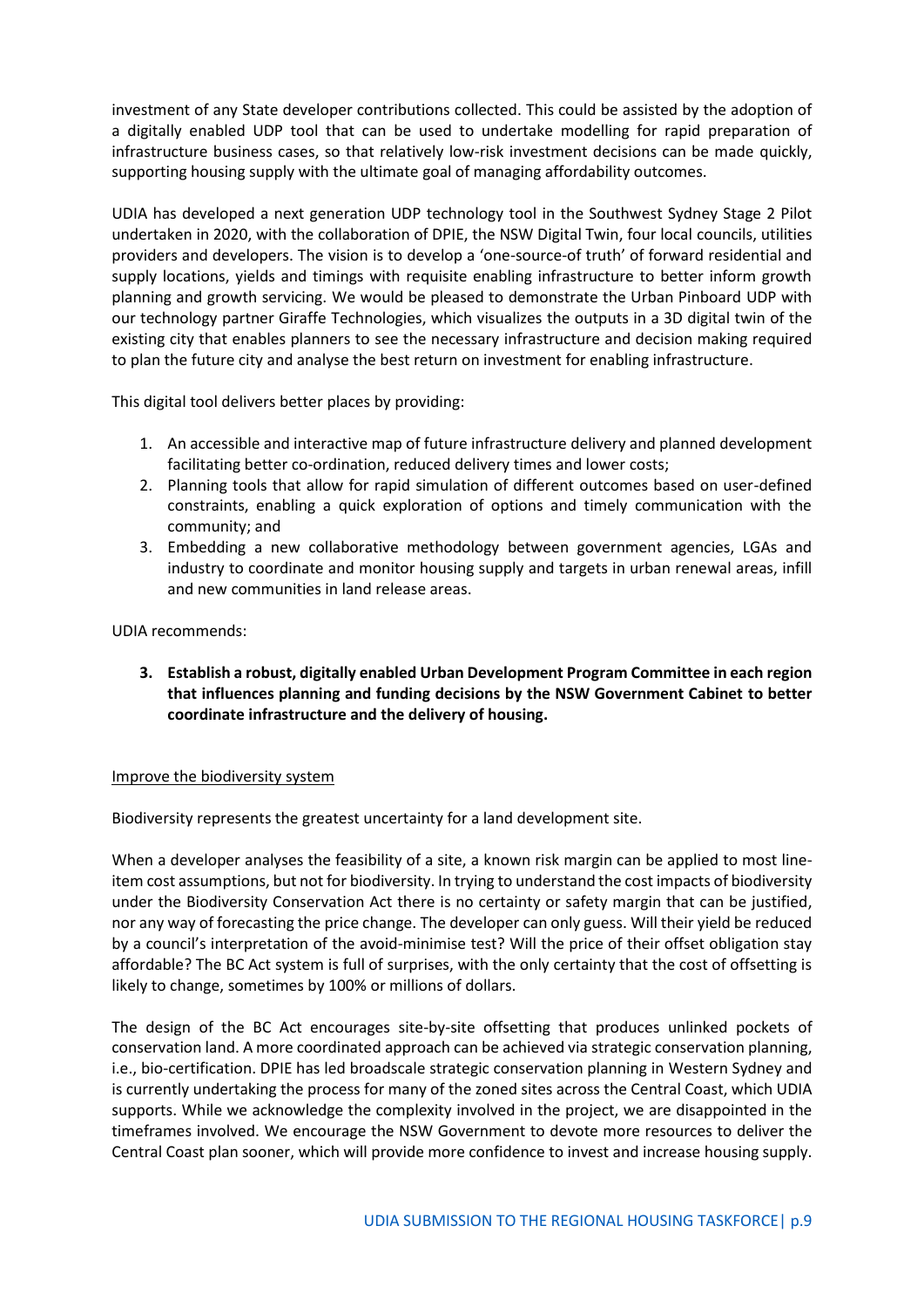This type of broadscale strategic conservation planning should be considered in other regions where housing supply is needed, including the Hunter.

The NSW Government has acknowledged that the current biodiversity offset scheme and the offset payment calculator should be improved to bring more certainty and transparency of pricing. The Biodiversity Conservation Trust (BCT) is currently developing proposed changes to the calculator and pricing model and UDIA is engaging with the BCT in that process. While we are hopeful some improvements can be found on this discrete issue, there are many other issues in the overall biodiversity system that must also be addressed.

To bring more certainty to biodiversity requirements on development and further benefit the environment, UDIA is working on a more comprehensive set of recommendations to improve the biodiversity system. Our paper will be released in mid-September, and we will share its outcomes with the Taskforce at that time.

#### Provide Confidence to Invest in NSW

The complexity of the NSW planning system adds time and cost to development. Current reform proposals have introduced even more uncertainty and are causing concern in the industry that could hinder new housing supply. UDIA recommends:

- **4. Delay Government Planning Reforms which are in-consultation and will adversely impact on development feasibility and housing supply as industry looks to recover from COVID shutdowns. Policies include:**
	- **1. The Design and Place SEPP EIE, and**
	- **2. The Housing SEPP**

## FOCUS #2: ACCELERATE HOUSING DELIVERY

The undersupply of housing can be alleviated in the short term by accelerating the delivery of both greenfield sites that are already zoned for residential purposes, and apartments already approved but not commenced. The delivery of housing supply requires infrastructure investment.

21,000 greenfield lots across the Hunter, Central Coast and Illawarra Shoalhaven regions are unable to be delivered by FY29 due to a lack of enabling infrastructure according to UDIA's *Greenfield Land Supply Pipeline* report. Many zoned sites also experience a reduction in yield under the BC Act which imposes the avoid and minimise test more than once through the land use planning process (i.e., at both rezoning and DA stages).

There are currently 78,000 potential apartment units across NSW that are approved but not commenced. The single biggest issue in the apartment market is the inability to achieve off the plan pre-sales which can then unlock financing.

We believe the best way to increase supply and reduce pressure on housing affordability in the short term, is to find ways of converting existing approvals into construction projects by accelerating enabling infrastructure, utilising the full value of a site's zoning, and tackling apartment financing.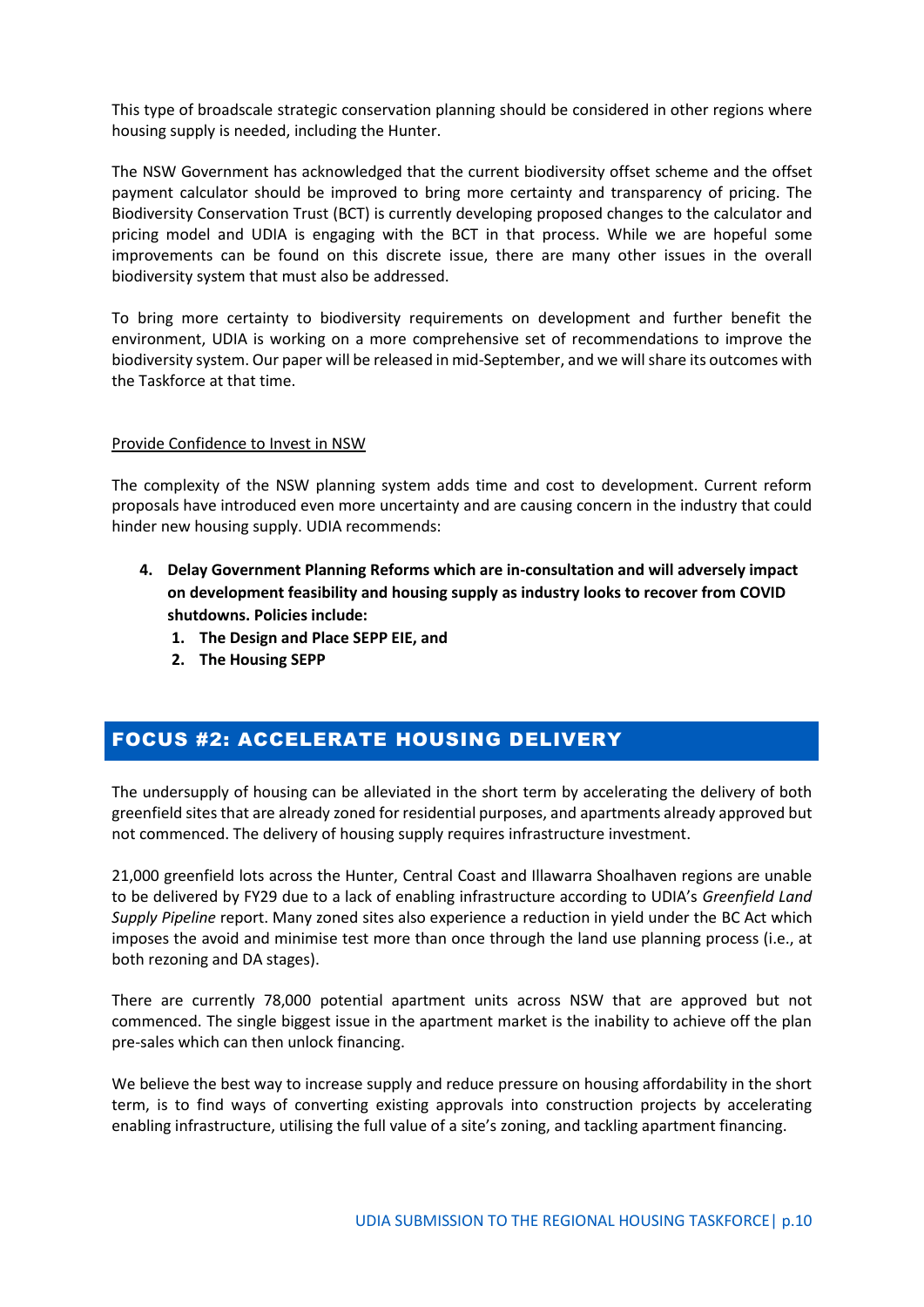#### Invest Now in Critical Enabling Infrastructure Identified in *UDIA Building Blocks* Reports

Many currently zoned sites are constrained by a lack of enabling infrastructure such as state roads, water, sewer and power. The NSW Government should invest now in delivering critical enabling infrastructure to unlock significant housing in the regions.

UDIA has produced three updated *Building Blocks* reports that identify the specific critical enabling infrastructure items currently needed in the Hunter, Central Coast and the Illawarra Shoalhaven regions respectively. Our *Building Blocks* reports are linked to this submission:

- *[Building Blocks](https://63lh534dvlp1yhlsm1o3ds2k-wpengine.netdna-ssl.com/wp-content/uploads/Building-Blocks-2021-Hunter-Final-Version-1-RF.pdf)* Hunter
- *[Building Blocks](https://63lh534dvlp1yhlsm1o3ds2k-wpengine.netdna-ssl.com/wp-content/uploads/Building-Blocks-2021-CC-version-7.4-RF.pdf)* Central Coast
- *Building Blocks* [Illawarra Shoalhaven](https://63lh534dvlp1yhlsm1o3ds2k-wpengine.netdna-ssl.com/wp-content/uploads/Building-Blocks-2021-Illawarra-Shoalhaven-report-FINAL-1.pdf)

To fast-track the delivery of this critical infrastructure and the housing it supports, UDIA recommends:

#### **5. Create a \$1bn fund, similar to the Housing Acceleration Fund (HAF), to build the regional infrastructure outlined in the UDIA** *Building Blocks* **reports.**

When enabling infrastructure falls to councils for delivery, upfront financing is a challenge. Infrastructure contributions collected by councils for pieces of infrastructure can take many years to become fully funded. Unfortunately, until they are fully funded, under the current infrastructure contributions systems, it is very difficult for councils to deliver infrastructure, despite significant unused total contributions. UDIA's *[Infrastructure Funding Performance](https://udiansw.com.au/wp-content/uploads/2021-IFPM-Full-Version.pdf) Monitor* report outlines the close to \$350,000 unspent contributions held as restricted assets by councils in the Hunter and Illawarra Shoalhaven regions. The inflexibility of the system results in long delays to housing development. The Productivity Commissioner has recommended making it easier for councils to borrow via TCorp and this has been accepted by the Government. To motivate councils to make use of the facility and create momentum, the NSW Government should provide a council grants program for specific pieces of enabling infrastructure for the final 10% of the cost of infrastructure.

UDIA recommends:

**6. Provide incentives for councils to forward fund their enabling infrastructure by borrowing via TCorp and unlock Development Contributions held by councils. A grant fund up to the value of \$100m would help deliver councils' existing enabling infrastructure projects, catalysing the spending of \$1bn of infrastructure funding.**

#### Utilise a Site's Full Yield Potential

When a potential housing site is identified, the prospective developer runs a feasibility analysis to determine the likely costs against the possible yield to make an informed investment decision. During the course of the land use planning process, many variables can change a site's viability. In the sections above, we outlined the risks associated with enabling infrastructure and market barriers. Biodiversity is another major challenge in the regions.

The BC Act is based on the concept of the avoid-minimise-offset hierarchy. When considering land development, the project must first avoid biodiversity impacts as much as possible, by adjusting the development footprint; then it must minimise the impact, again by adjusting the development footprint; and finally, unavoidable impacts must be offset through setting aside other land for conservation, and/or paying into the Biodiversity Conservation Fund.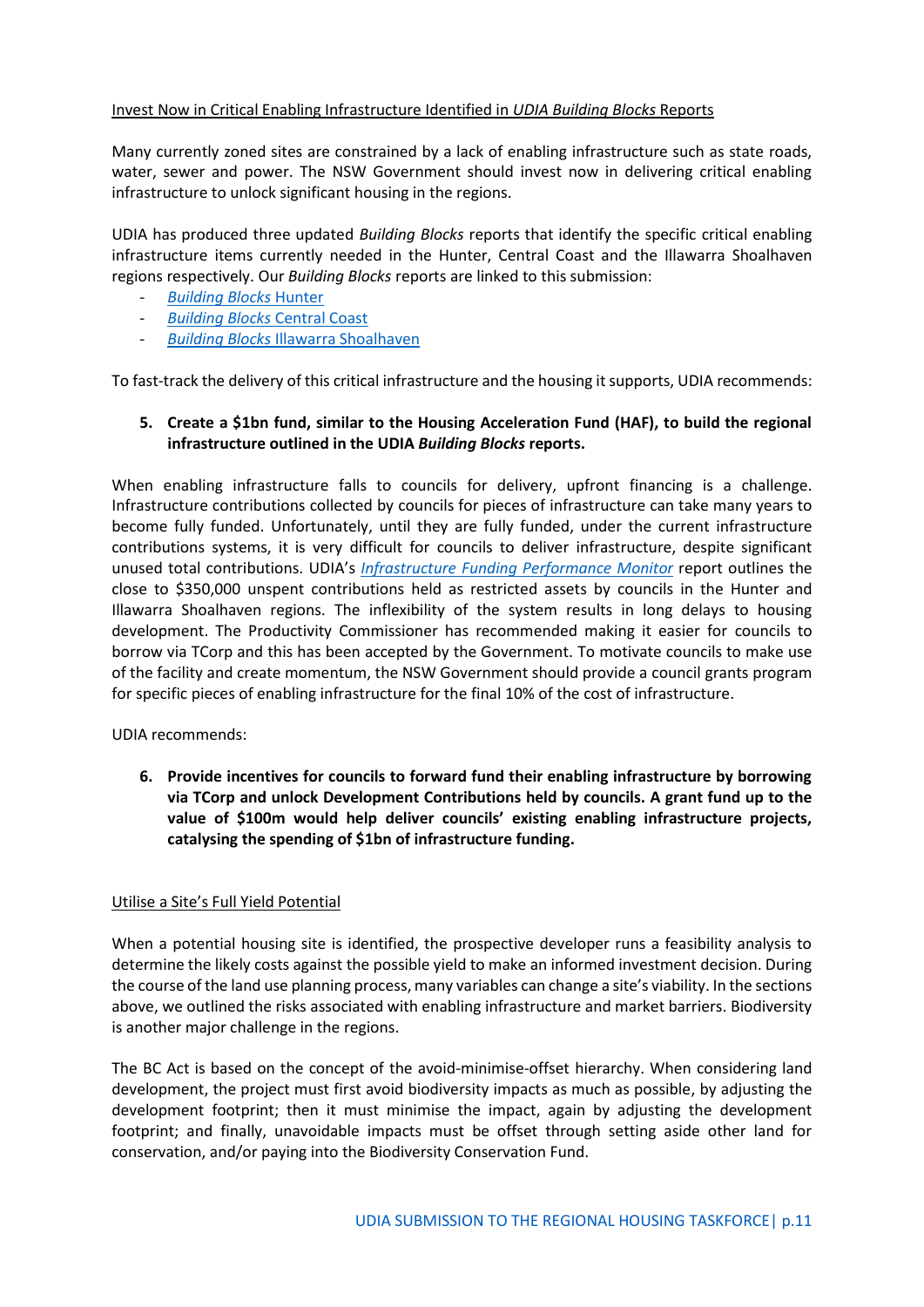The BC Act grants wide discretion to councils to interpret the avoid-minimise test. Interpretations vary across councils and even among individual ecologists within a single council. The avoid-minimise test imposes enormous uncertainty, time delays and costs on development and results in reduced housing supply.

Under the BC Act, the avoid-minimise test can be applied at both the rezoning and the DA stages. The result is that a precinct can have its yield reduced at rezoning, and then again when DAs are considered. For example, we are aware of a precinct that was rezoned in 2013, with some land set aside under environmental zoning and some land zoned residential. In other words, the precinct rezoning avoided and minimised the environmental impact by setting aside land for conservation. Investors purchased R2 zoned land in this precinct with the expectation that it could be fully developed. The subsequent implementation of the BC Act has allowed the council to impose additional avoidance and minimisation across the precinct through the DA assessment process. In this example, the council is seeking further avoidance such that the land's housing yield potential would be reduced by 87%. The developer has spent tens of thousands of dollars over several years in trying to negotiate a lesser yield loss that will allow the project to proceed. Their best hope under the BC Act is to be able to get 50% of the original expected yield.

When councils engage in this practice, housing yield is reduced or even eliminated altogether by undermining a project's viability. The outcome cannot be known to the developer at the start of the planning process.

UDIA contends that this double-dipping is completely unreasonable and imposes too much uncertainty and risk on development. We recommend:

**7. Utilise a site's full yield potential as allowed under its zoning by limiting the avoid-minimise test to the rezoning stage. For zoned development sites, biodiversity impacts that are not serious and irreversible impacts (SAII) should be mitigated only through the offset mechanism. For sites seeking rezoning, approval processes should allow for decisions to be given early on SAII entities to provide clarity for all parties.**

#### Accelerate Approvals

Many sites could deliver new housing in the short term if their approvals were accelerated. To fully understand the status of housing supply in an LGA, it is important to track the council's true performance in meeting assessment timeframes. UDIA understands that councils have legislative timeframes for DA assessment and that a council's performance is often measured against statewide timeframe averages and Departmental targets as Key Performance Indicators (KPI). These timeframes can be useful for their utility in promoting certainty and timely delivery outcomes, and we fully support their transparent reporting. However, the timeframe KPIs are not the outcome in themselves. Unfortunately, the system can be manipulated, and some councils can find themselves in the perverse situation of having what look like favourable assessment timeframe metrics, but not meeting their housing needs. It is also true that for many councils, reporting is skewed by the high numbers of simple, quickly-assessed DAs that mask the lower number of larger, more complex DAs – typical of UDIA members proposing land subdivision or other urban development – that often fall outside assessment timeframe goals.

To more accurately reflect councils' performance, UDIA recommends that councils report quarterly with a deeper analysis of development categories rather than just median/average turnaround times.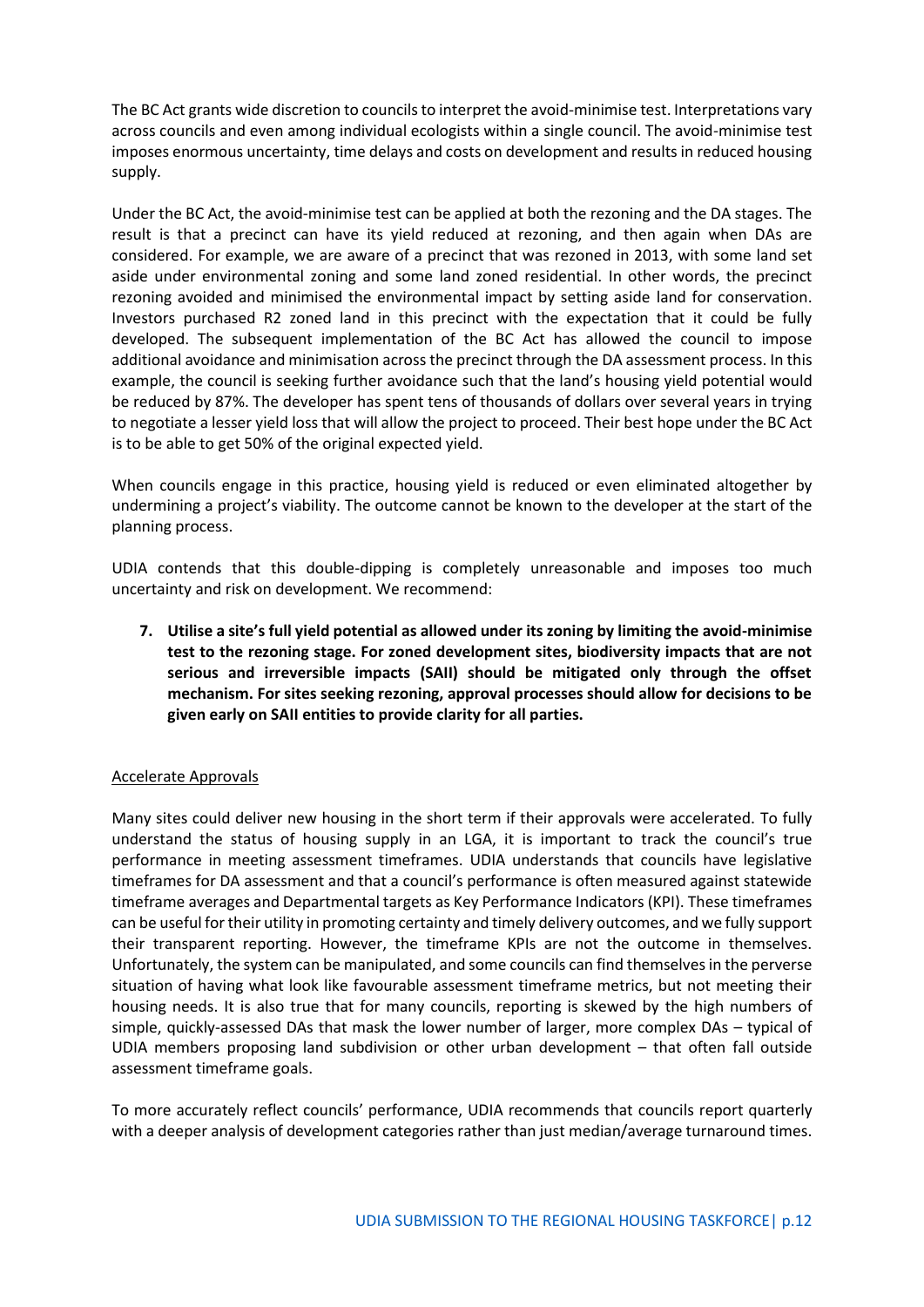Reporting should be broken down to include the following categories:

- o Median turnaround times for DA's >\$5M;
- o Median turnaround times for DA's >\$30M;
- o Median turnaround times for DA's involving the creation of more than 20 lots; and
- o Median turnaround times for DA's involving the creation of more than 100 lots.

We recommend:

**8. Expand council reporting to include additional development categories as outlined in our submission.**

Duplication of effort at multiple stages in the planning process can add time. Under-resourcing of council staff also presents a challenge, particularly where councils have been unable to fill specialised roles in a timely way. While recruitment is underway, councils can use contractors to assist in assessment, engineering and other crucial roles in the approval process.

We recommend:

- **9. Utilise a project's detailed study throughout the planning process, rather than requiring "repeat assessments" of the same issue at planning proposal, Development Application and Construction Certificate stages. Where additional detail is required, allow existing work to be built upon instead of duplicated.**
- **10. Use contractors to supplement council resourcing to help address the "backlog" of DAs presently in the system.**

#### Encourage Construction of Approved Units

The apartment market is struggling across NSW with approvals down 46% in the regions from the 2016 peak and commencements down 43% across the state. Currently across the state, there are 78,000 potential units that are approved but not commenced. The single biggest issue in the market is the inability to achieve off the plan pre-sales which can then unlock financing.

Given the need to do something quickly, we believe the best way to fix the apartment market and reduce pressure on housing affordability in the short term is to find ways of converting existing apartment approvals into construction projects, by tackling the financing problem and reducing presales barriers. UDIA has offered the following recommendations to the NSW Treasurer in response to his outreach:

- **11. Extend the First Home Buyer grants and assistance scheme for apartments purchased off the plan.**
- **12. Remove/reduce foreign investor surcharges on new build apartments.**
- **13. Provide loan guarantees in exchange for lower project pre-sales thresholds. The NSW Government provided up to \$750m via a loan guarantee scheme to help universities through the COVID-19 pandemic. We believe that an equivalent scheme for apartments could play a significant role in getting construction moving.**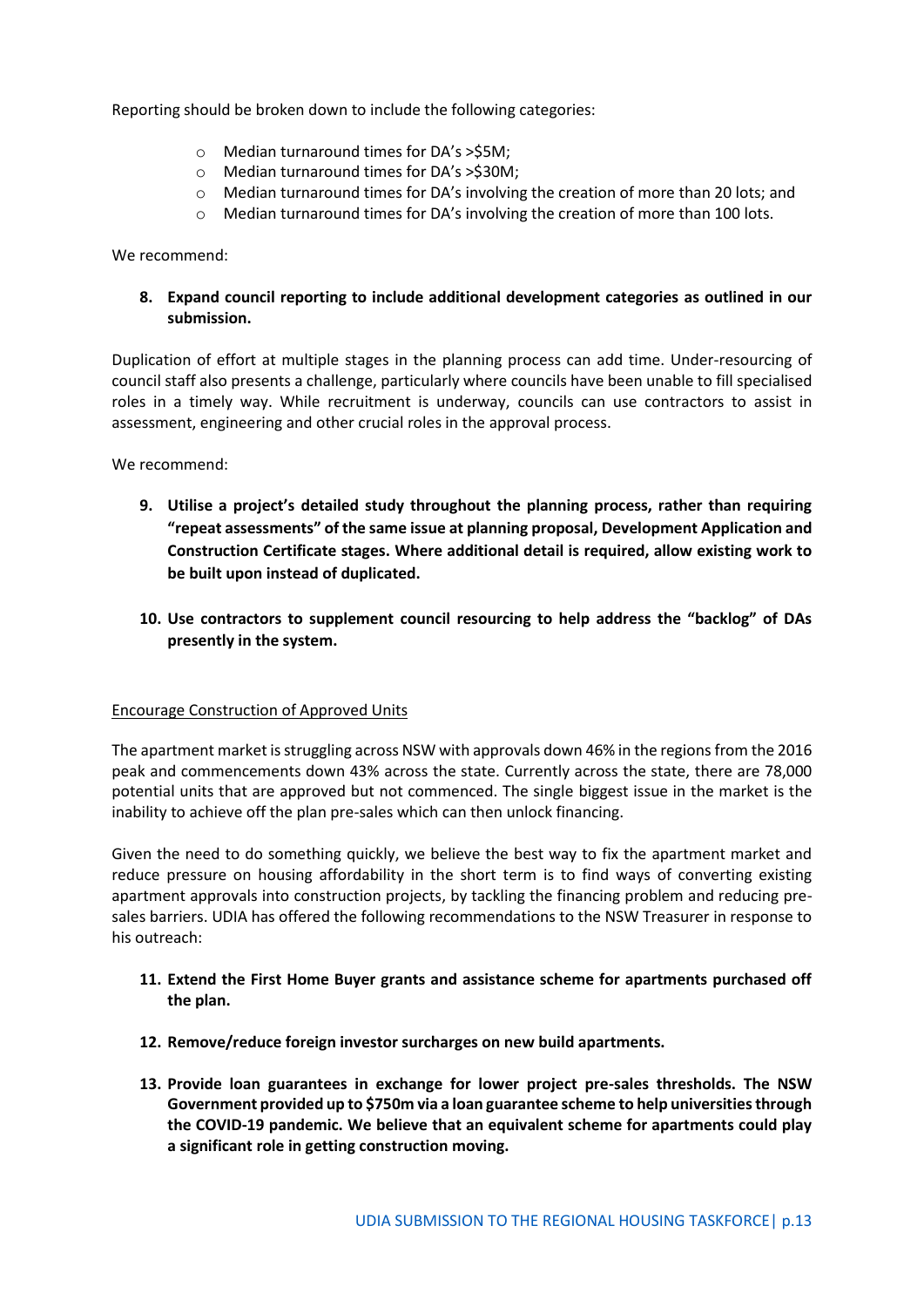**14. Run a positive campaign to restore confidence in the quality of construction for off the plan apartments and the good work the NSW Building Commissioner has done to tackle this issue.**

## FOCUS #3: CREATE A SUSTAINABLE HOUSING PIPELINE

Developers are deciding where to invest their money now to get the best returns, and it is essential that developers see that regional NSW is focused on delivering housing supply in the medium term. This means focusing on providing the re-zonings to enable housing supply and removing government initiatives that will undermine feasibility and housing affordability.

#### Accelerate Approval of Current Planning Proposals

A key barrier to increased supply is the slow rate of new land being rezoned and unlocked for development. UDIA's *[Greenfield Land Supply Pipeline](https://udiansw.com.au/wp-content/uploads/Greenfield-Land-Supply-Pipeline-Report-FINAL-1.pdf)* report lists the current planning proposals that should be accelerated to bring more housing to the market sooner in the Hunter, Central Coast and Illawarra Shoalhaven. Where planning proposals of strategic importance have not been advanced, for example because of fragmented ownership or insufficient prioritisation by councils, DPIE should intervene and lead the process.

Currently, the NSW Government and Councils do not publish when a re-zoning will be delivered, nor the timing and progression of key milestones in the process. Putting this into the public domain will greatly improve accountability in the rezoning process and support the more reliable delivery of new homes.

We recommend:

- **15. Bring forward the assessment of the planning proposals in UDIA's** *Greenfield Land Supply Pipeline* **report (attached). DPIE should lead the process if necessary.**
- **16. Publish deadlines for rezoning decisions and precinct approvals, creating transparency and accountability to enable investment confidence.**

We acknowledge that there are efforts underway within DPIE to reform the rezoning process. UDIA is developing recommendations to inform this work and we will continue to engage closely with DPIE on the rezoning process and ongoing reform initiatives.

#### Encourage Housing Diversity

Having a wide range of housing choice is critical to meet the diverse needs of any community. However, community opposition to infill and new housing typologies often limit their supply.

Maximum building heights on land zoned Medium Density Residential can constrain delivery of housing. Setting maximum height controls at 8m or 9m, as is common, reduces the dwelling yield to the point that the sites are not viable for development. We recommend:

#### **17. Review the maximum height controls in Medium Density Residential zones to ensure they enable feasible development.**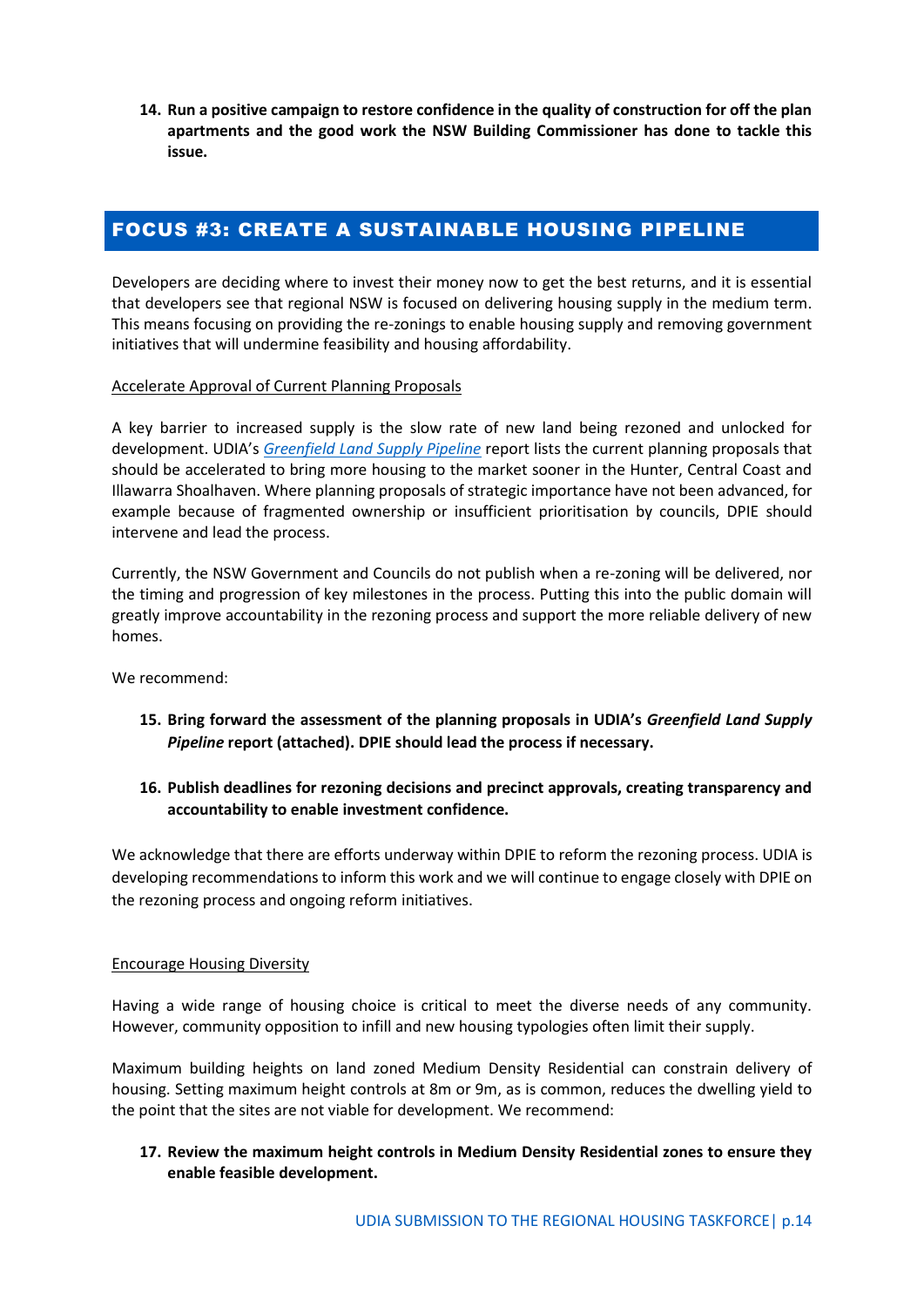Another potential source of housing supply could come from special use zones SP1 and SP2 that apply to historical places of public worship and schools in rural and regional areas. These locations are typically in the heart of or within a few blocks of the local retail, commercial and community land uses in townships, villages and hamlets.

Since the introduction of the Standard Instrument LEP, councils in regional areas have ostensibly applied the SP1/SP2 zone over existing church and school sites to preserve the land use for the community. Unfortunately, this zoning approach can constrain modifying land uses to surrounding zones which are often residential R2 or R3. The special uses zone construct is not relevant to modern times and sterilises the potential of religious organisations and schools to assist in addressing housing affordability. The approach being taken is contrary to a NSW planning circular which discouraged use of the special uses zone for existing uses.

Special uses zoned land in many locations does not correspond to the contemporary way of delivering places of worship or education. Changes in the demographic profile of communities, land acquisition requirements for school infrastructure and the built form of schools have evolved. School Infrastructure NSW has site selection and master planning criteria that do not align with areas of existing special use zoned land.

Many special uses zoned land sites are located in high amenity areas and are suitable for delivery of affordable housing in regional areas. It would be worthwhile to investigate rezoning special uses land or use incentives to unlock this land for affordable regional housing. We recommend:

#### **18. Review the use of SP1 and SP2 special uses zonesto ensure they remain fit for purpose, with a view to allowing some existing sites to provide affordable regional housing.**

Many regions in NSW were built, literally and figuratively, on coal resources. Undermined land can often be built upon if the void beneath is filled with grout, but this process adds enormous risk to the project. The void area, and therefore the final cost of the grouting, is often unknowable before the grouting begins. To mitigate this risk in the Newcastle central business district, the NSW Government created a type of insurance program whereby \$17 million was set aside to pay the cost of grouting that exceeds a set threshold. The Newcastle Mines Grouting Fund has been hugely successful. Interestingly, payments from the Fund have been exceedingly rare, yet its mere existence has provided the certainty and confidence industry needed to invest and deliver Newcastle's recent revitalisation. The model could be extended to apply throughout NSW wherever mine subsidence is a risk. We recommend:

#### **19. Commission a study to explore the viability of expanding the Mines Grouting Fund to cover all areas in NSW that are subject to mine subsidence.**

In seeking to balance the needs and wants of communities, the planning system often sends conflicting messages. As a case in point, the draft Housing SEPP currently on exhibition claims to support housing diversity, including seniors housing and affordable housing, but contains many provisions that directly hinder their delivery. UDIA will make a detailed submission to the draft Housing SEPP, and we encourage the Taskforce to consider our full submission in addition to our comments here.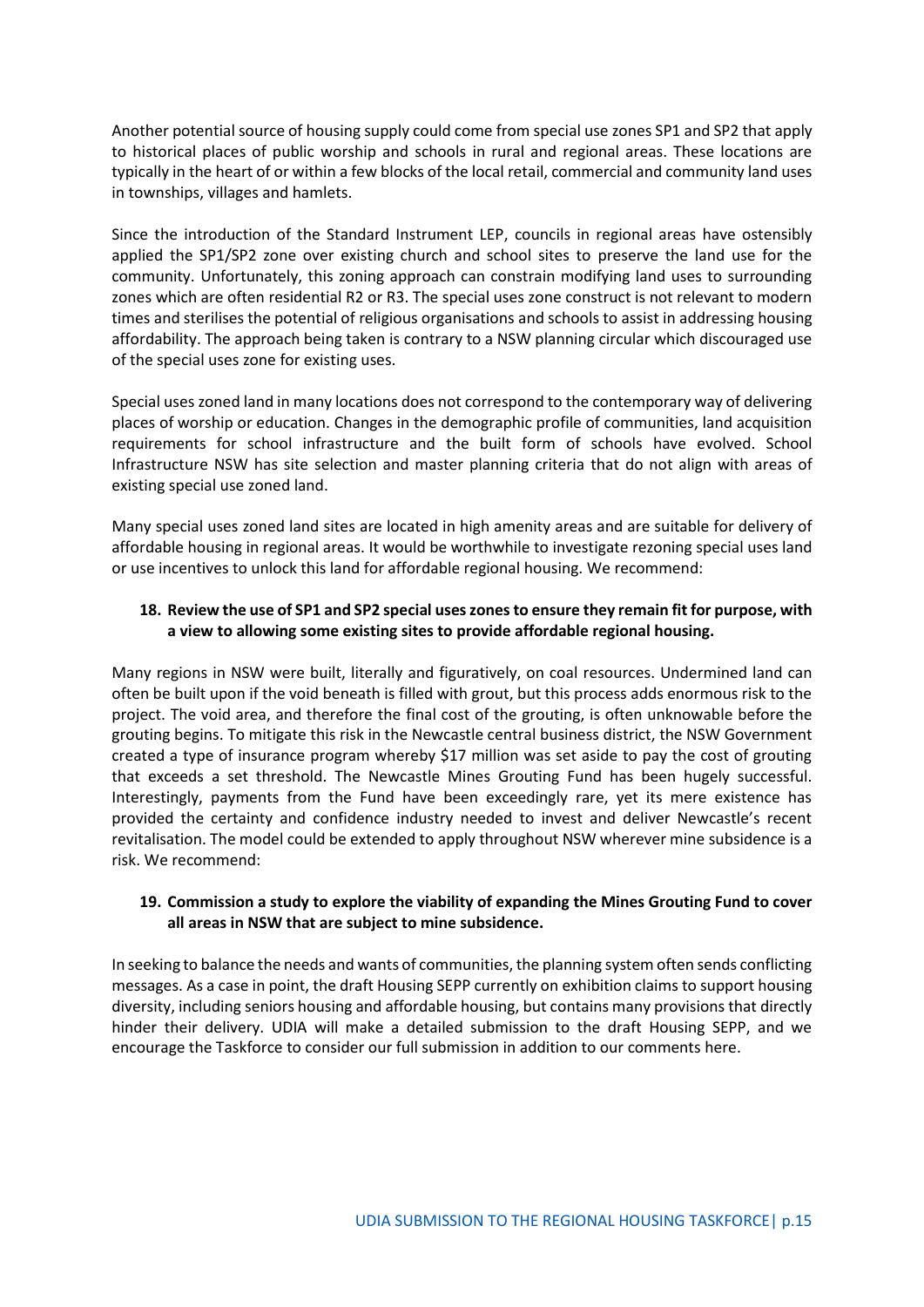We particularly call the Taskforce's attention to provisions in both the draft Housing SEPP and the developing Design & Place SEPP that would impose unnecessary restrictions on innovation and affordable typologies such as:

- minimum lot sizes;
- inflexible provisions on bush fire prone land;
- overly prescriptive Urban Design or Apartment Design Guidelines; and
- prohibition of boarding houses from the R2 Low Density Residential Zone which will effectively eliminate co-operative housing from the market

#### Deliver More Seniors Housing

Many regions in NSW have a disproportionate share of seniors residents. Some regions such as the Central Coast are experiencing a critical shortage of seniors housing due to the challenges of finding a suitable site, with regard for both physical site characteristics and legislative constraints.

This sector is struggling to find appropriate land on the Central Coast where operators can establish facilities intended under the SEPP. In many cases, it is not specific site physical constraints that is the limiting factor, but an historical broad application of environmental zones under the LEP of the former Gosford City Council. A specific clause inserted into the LEP, as suggested below, would provide siteby-site opportunity for a proposal to be considered without circumventing proper planning assessment. See linked letter *[Chronic Shortage of Seniors Living Land on the Central Coast](https://udiansw.com.au/wp-content/uploads/UDIA-letter-to-DPE-CC-seniors-living-12.18.pdf)* for more information.

We recommend:

#### **20. Consider the following LEP clause for the Central Coast and other regions where seniors housing is constrained by environmental zones:**

*Part X Additional Local Provisions X. Seniors living (1) The objective of this clause is to permit development for the purposes of seniors living upon appropriately identified land.* 

*(2) Despite any other provision of this Plan, development consent may be granted for seniors living upon land that is zoned B1, B2, B4, or B6.* 

*(3) Despite any other provision of this Plan, development consent may be granted for seniors living upon land that is zoned E3 or E4, but only if;* 

- *(a) the land adjoins land zoned primarily for urban purposes consistent with the provisions of Cl. 4(4) of State Environmental Planning Policy (Housing for Seniors or People with a Disability) 2004, and*
- *(b) the proposed development is of a form consistent with Cl. 17 of State Environmental Planning Policy (Housing for Seniors or People with a Disability) 2004, and*
- *(c) if relevant, the provisions of Cl. 25 (2(c), (2A), 2(B) & (2 C) have been addressed.*

*(4) This clause does not apply to a development application made 5 years after the commencement of this Plan.*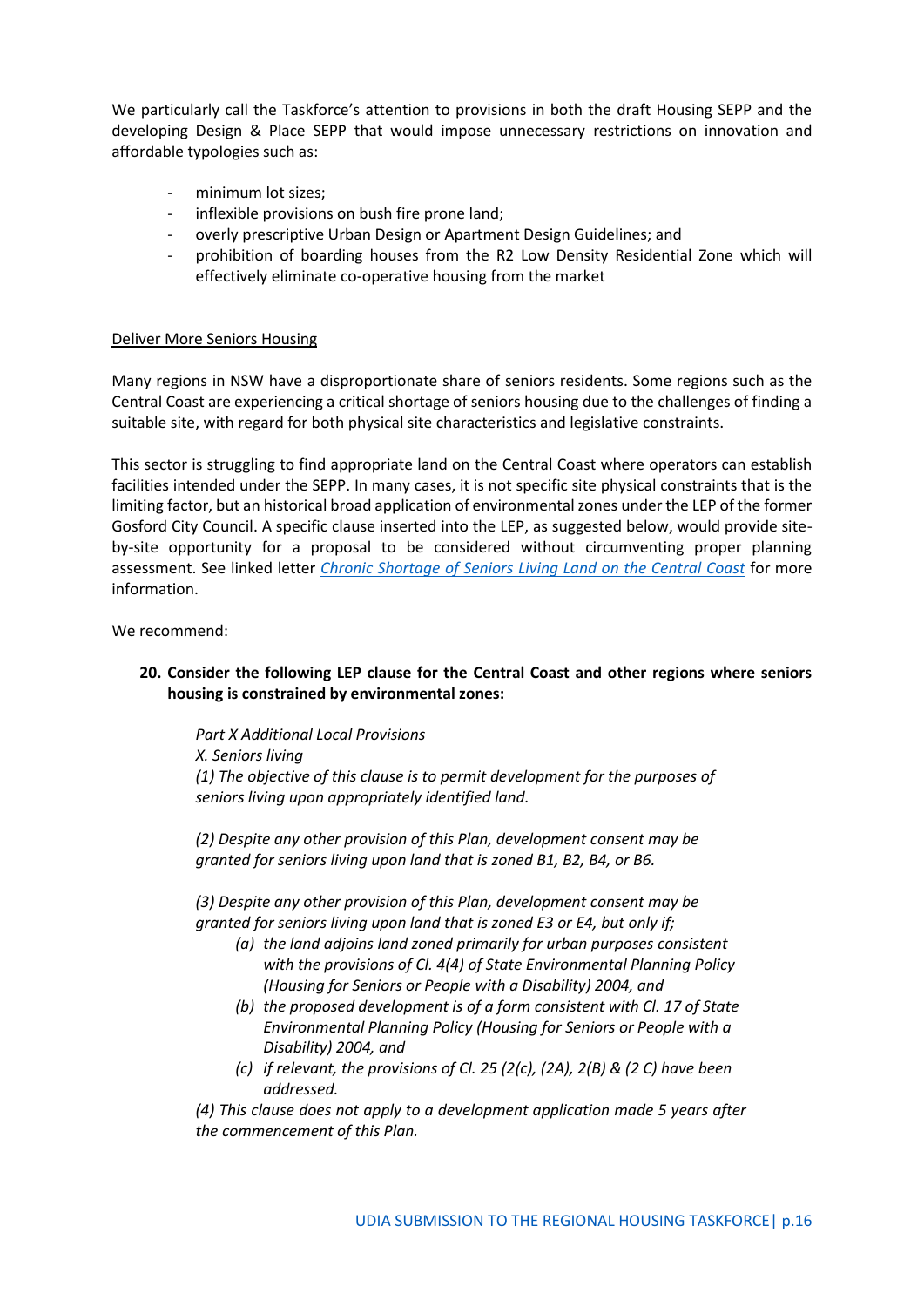Provisions in the draft Housing SEPP may hinder seniors housing development through more prescriptive development standards. Some concerns we have with the draft Housing SEPP include:

- a minimum lot size of 1,000m2 and 20m road frontage is required;
- in residential zones where residential flat buildings are not permitted, seniors housing will be limited to 9m height and 2 storeys;
- for independent living units, a maximum FSR of 0.5:1, 30% landscaped area, 15% deep soil zone and private open space requirements (clause 97); and
- seniors housing is being phased out of the R2 Low Density Residential Zone only residential care facilities will be permitted

UDIA will make a detailed submission to the draft Housing SEPP in the coming days, and we commend the Taskforce to closely examine that submission with regard to seniors housing.

#### Deliver More Affordable and Social Housing

Reduced housing supply and rising prices in the regions mean more people are experiencing housing stress. Delivering more market housing supply will assist in stabilising or reducing prices making housing more affordable. However, asking the development sector to contribute towards affordable housing, will reduce overall housing supply and be self-defeating. Alternative strategies to providing affordable housing should therefore be considered.

UDIA has been advised that a Community Housing Provider (CHP) can invest double the amount of community housing dwellings for every dwelling accumulated, either through grant funding or dedications from a local council. Like the City of Sydney arrangement with City West Housing, partnerships could be established to enable a regional council to transfer ownership of a dedicated affordable dwelling directly to a CHP to own and manage. This would increase the stock of affordable housing dwellings in regional NSW.

UDIA encourages the Taskforce to explore other innovative ideas with CHPs such as the dedication of surplus Crown or council land to the affordable housing sector, and the use of small lots or tiny houses.

We recommend:

- **21. Avoid affordable housing levies on development which will overall reduce housing supply and result in increased prices.**
- **22. Encourage partnerships between local councils and community housing providers to own and manage a dedicated affordable housing dwelling once it has been dedicated to a council.**

We caution that the proposed Housing SEPP could hinder supply of affordable housing. Some problematic aspects of the draft Housing SEPP include:

- The standardisation of development standards is a one size fits all approach that does not promote innovative market-led solutions.
- The draft SEPP is highly prescriptive and discourages innovative design or the ability to respond to market preferences. The proposed introduction of new development standards needs to be tested from both a design perspective and to determine any impacts to commercial viability.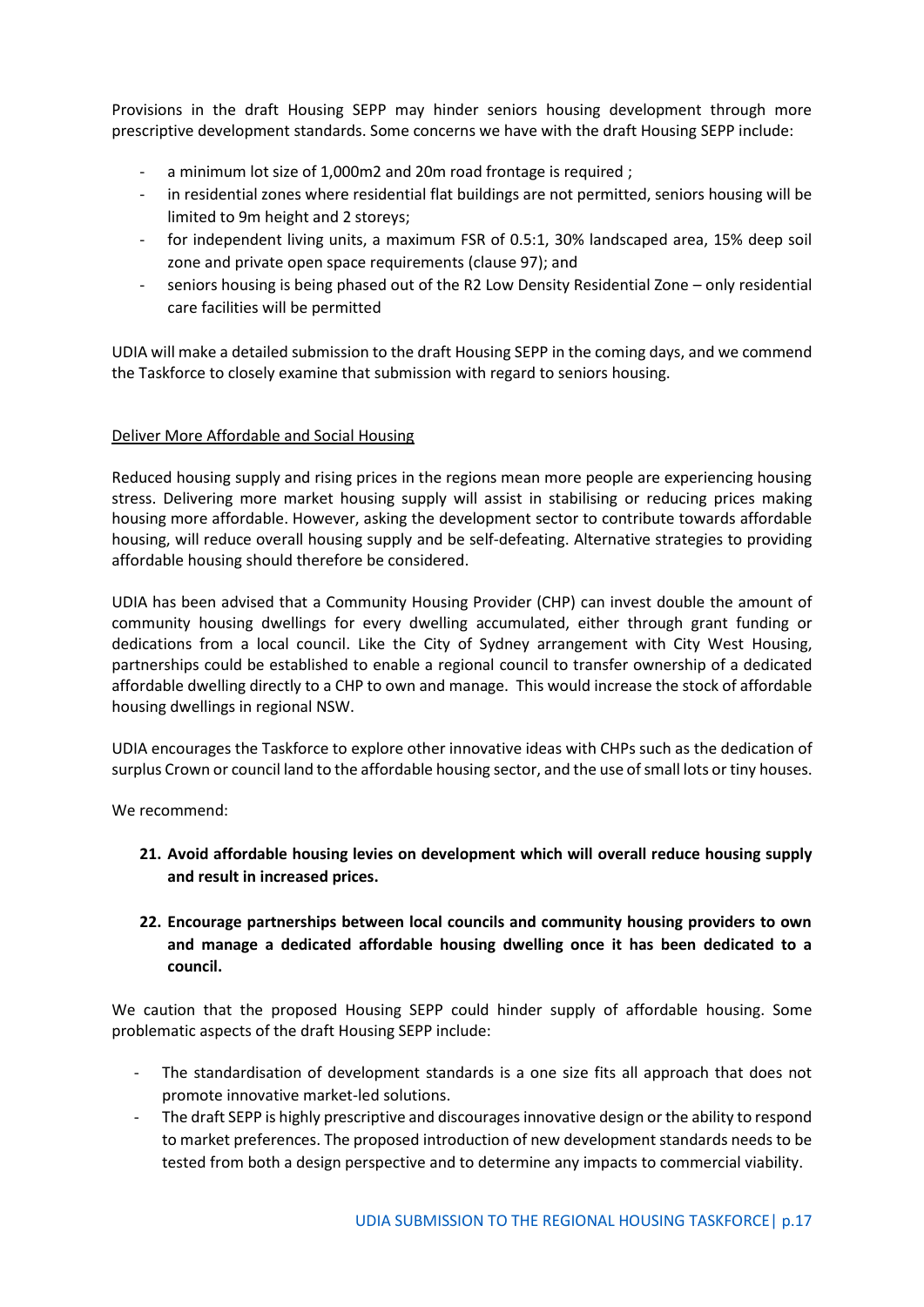- Inflexible provisions on, for example, location of affordable housing Clause 15 requires infill affordable housing to be within 400m of land zoned B2 Local Centre, but often the distance will be slightly longer in the regions.
- The requirement for compatibility with local character can be used to refuse development.
- The limitation of 2 adults per room excludes young families.
- Maximum of 25m precludes any privacy or ability to zone the space for different uses.

UDIA will make a detailed submission to the draft Housing SEPP in the coming days, and we commend the Taskforce to closely examine that submission with regard to seniors housing.

**23. Avoid the provisions of the proposed Housing SEPP that would hinder supply of diverse, affordable and seniors housing.**

## **CONCLUSION**

The Regional Housing Taskforce is an initiative strongly supported by the UDIA; however, it is only operating for a short period. To successfully create lasting change in the regional housing supply pipeline, we recommend:

**24. Government needs to identify how the Taskforce recommendations it makes will be delivered and by whom, with funding and an implementation program including frequent reporting requirements.**

UDIA appreciates this opportunity to offer our recommendations to support housing supply in the regions. We have linked several UDIA research documents to provide additional detail to assist the Taskforce:

- UDIA *Building Blocks* reports (July 2021)
	- o [Hunter](https://63lh534dvlp1yhlsm1o3ds2k-wpengine.netdna-ssl.com/wp-content/uploads/Building-Blocks-2021-Hunter-Final-Version-1-RF.pdf)
	- o [Central Coast](https://63lh534dvlp1yhlsm1o3ds2k-wpengine.netdna-ssl.com/wp-content/uploads/Building-Blocks-2021-CC-version-7.4-RF.pdf)
	- o [Illawarra Shoalhaven](https://63lh534dvlp1yhlsm1o3ds2k-wpengine.netdna-ssl.com/wp-content/uploads/Building-Blocks-2021-Illawarra-Shoalhaven-report-FINAL-1.pdf)
- UDIA *[Greenfield Land Supply Pipeline Report](https://udiansw.com.au/wp-content/uploads/Greenfield-Land-Supply-Pipeline-Report-FINAL-1.pdf)* (June 2021)
- UDIA *[Infrastructure Funding Performance Monitor](https://udiansw.com.au/wp-content/uploads/2021-IFPM-Full-Version.pdf)* (April 2021)
- Letter: *[Chronic Shortage of Seniors Living Land on the Central Coast](https://udiansw.com.au/wp-content/uploads/UDIA-letter-to-DPE-CC-seniors-living-12.18.pdf)* (19 December 2018)